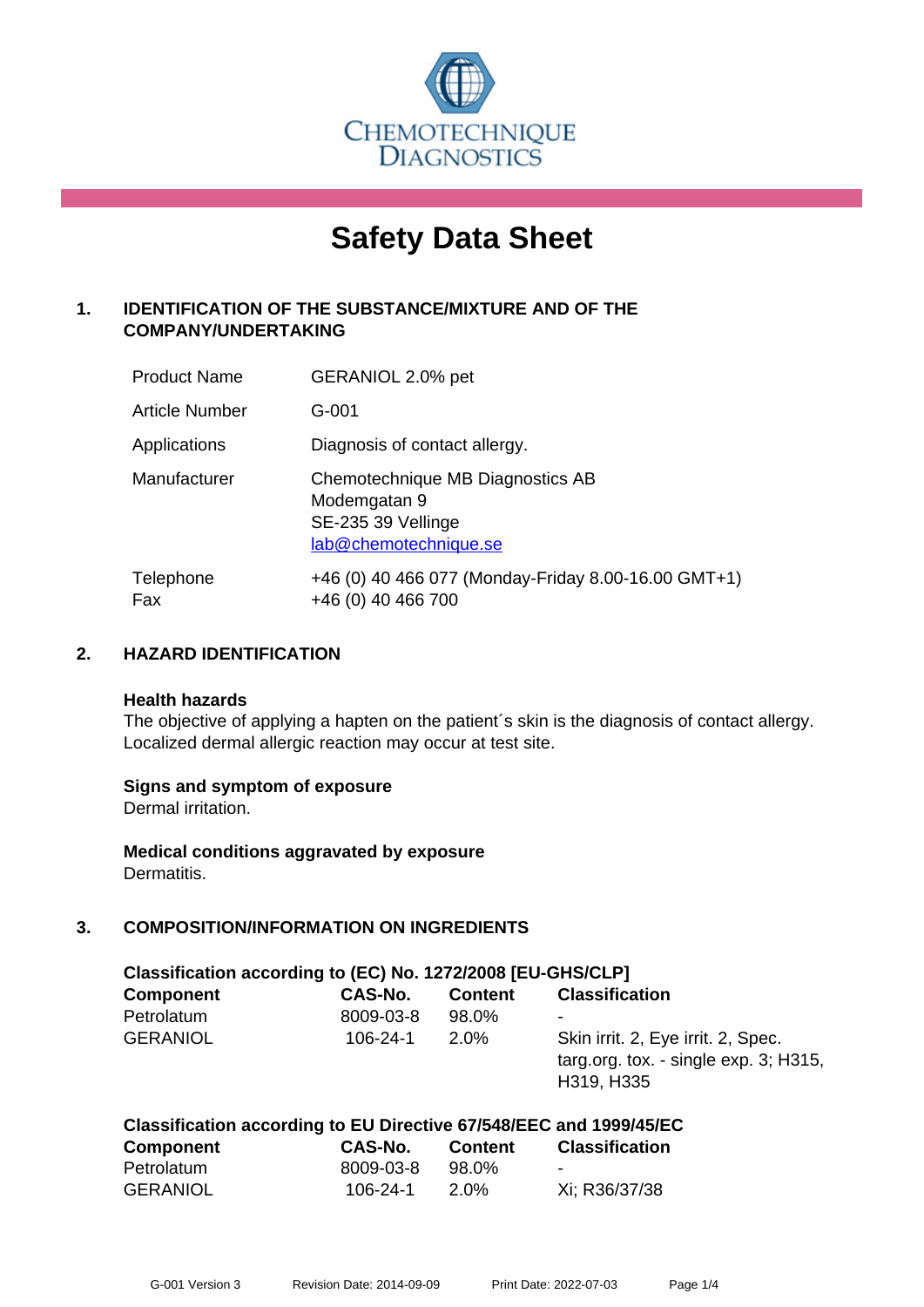## **4. FIRST AID MEASURES**

## **Emergency and first aid procedures**

Obtain medical attention.

# **5. FIRE-FIGHTING MEASURES\***

#### **Suitable extinguish media**

CO2, powder or water spray. Fight larger fires with water spray or alcohol resistant foam.

# **For safety reasons unsuitable extinguishing agents**

Water with full jet.

## **Special protective equipment for fire-fighters**

Wear self-contained respiratory protective device. Wear fully protective suit.

\*Data is shown for petrolatum only

## **6. ACCIDENTAL RELEASES MEASURES**

**Steps to be taken if material is released or spilled** Contain and place in a closed container.

# **7. HANDLING AND STORAGE**

**Precautions to be taken in handling and storage** Store dark at 5-8°C. Avoid extended exposure to light. FOR EXTERNAL USE ONLY.

# **8. EXPOSURE CONTROLS/PERSONAL PROTECTION**

**Respiratory protection** Not required.

**Ventilation** Local exhaust.

**Protective gloves** Disposal gloves.

#### **Eye protection** Not required with normal use.

## **Work/Hygienic practices**

Wash hands after each use.

## **9. PHYSICAL AND CHEMICAL PROPERTIES**

Odour **Odourless** 

Appearance Ivory White Semi-solid

Melting point\* 50-55° C Flash point\*  $>100^{\circ}$ C

Boiling point\* No data available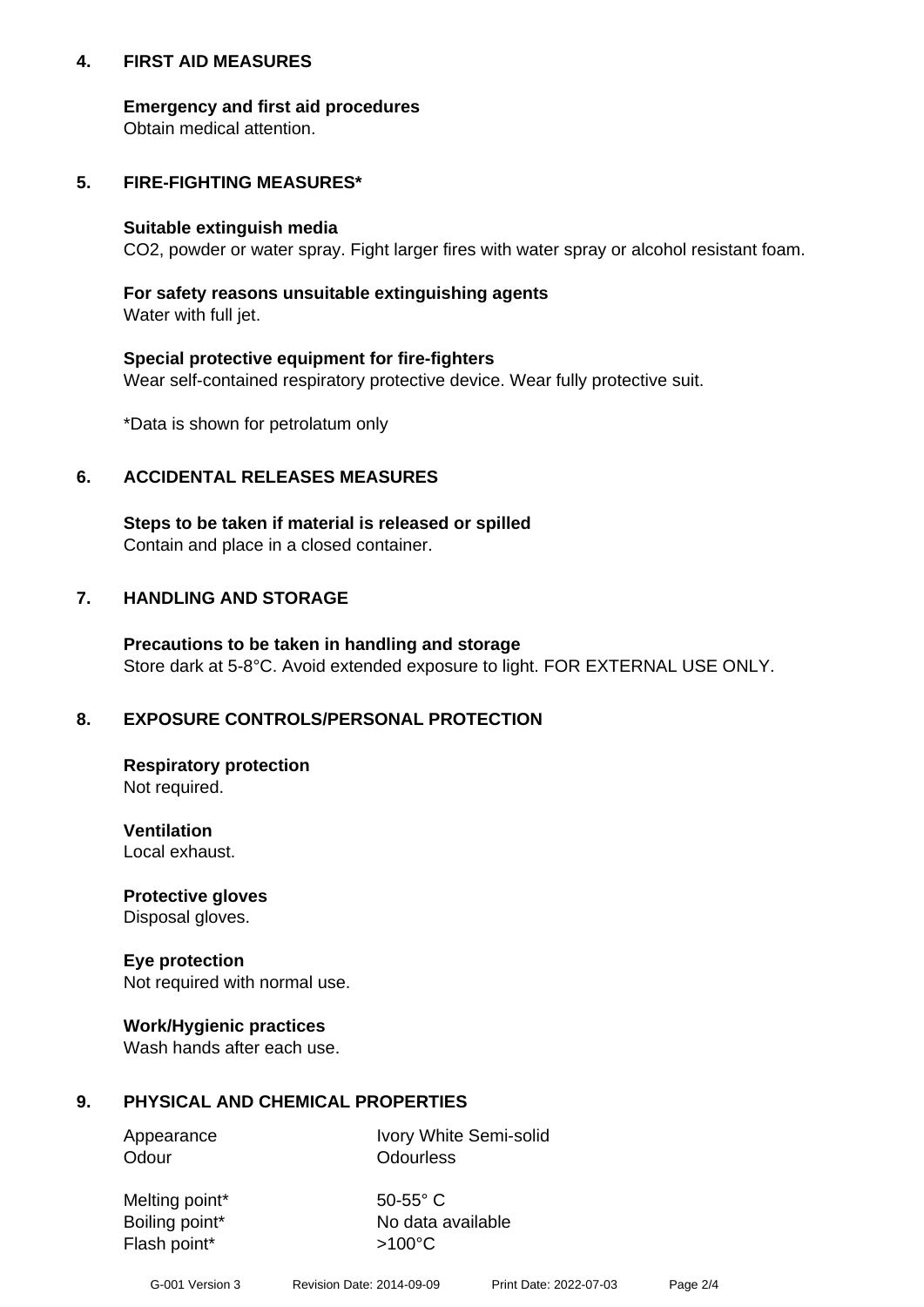Density\* No data available. Solubility in/Miscibility with Water\*

Self ignition\* Product does not self ignite. Danger of explosion\* Product does not present an explosion hazard. Insoluble

\*Data is shown for petrolatum only

# **10. STABILITY AND REACTIVITY**

#### **Incompability**

May react with strong oxidizing agents.

#### **Stability**

Stable at recommended storage conditions.

#### **Hazardous byproducts**

Combustion may generate CO, CO2 and other oxides.

**Hazardous polymerization**

Will not occur.

## **11. TOXICOLOGICAL INFORMATION**

No data available.

# **12. ECOLOGICAL INFORMATION**

No data available.

## **13. DISPOSAL CONSIDERATIONS**

#### **Waste disposal method**

Comply with federal, state/provincial and local regulation.

#### **14. TRANSPORT INFORMATION**

Not dangerous goods.

## **15. REGULATORY INFORMATION**

The classification is according to the latest editions of the EU lists, and extended by company and literature data.

#### **16. OTHER INFORMATION**

#### **Text of H-statements and R-phrases mentioned in Section 3**

|  | Skin irrit. 2<br>Eye irrit. 2<br>Spec. targ. org. tox. - single exp. 3 |  | Skin irritation (Category 2)<br>Eye irritation (Category 2)<br>Specific target organ toxicity - single<br>exposure (Category 3) |  |
|--|------------------------------------------------------------------------|--|---------------------------------------------------------------------------------------------------------------------------------|--|
|--|------------------------------------------------------------------------|--|---------------------------------------------------------------------------------------------------------------------------------|--|